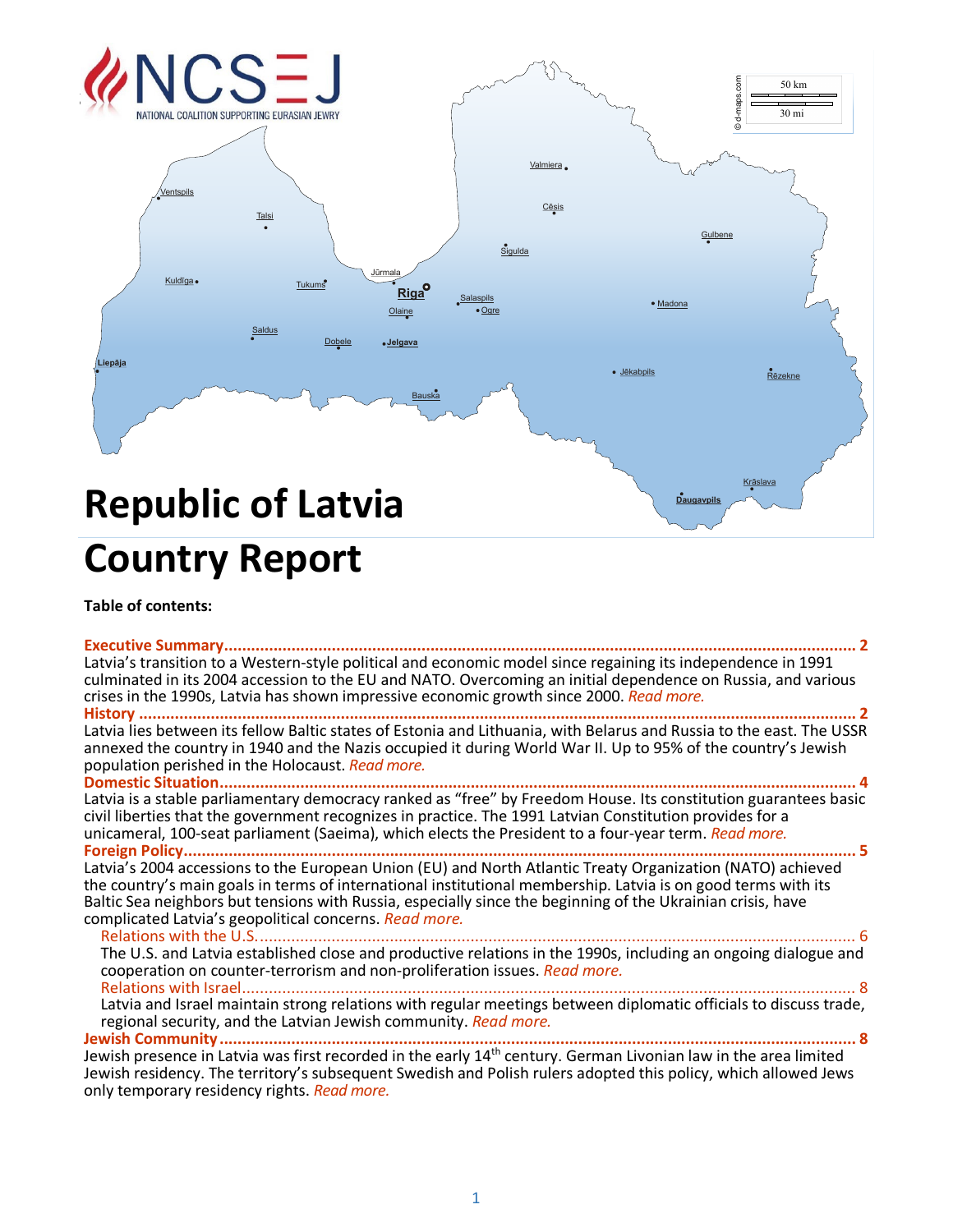#### <span id="page-1-0"></span>**Executive Summary:**

*Latvia's impressive transition to a Western-style political and economic model since regaining its independence in 1991 culminated in its 2004 accessionsto the EU and NATO. Overcoming an initial dependence on Russia and various crises in the 1990s, Latvia has demonstrated strong economic growth since 2000. While the global financial crisis of 2008-2009 severely affected Latvia, resulting in a major economic and political crisis, its economy has steadily recovered.*

*Latvia enjoys strong ties with its Baltic and Nordic neighbors and with the United States. Relations with Russia have improved in the post-Soviet period, but remain complicated. Tensions persist over Latvia's slow integration of its large Russian-speaking minority (an estimated one-ninth of whom still lack citizenship), sharply diverging views on Russia's wartime role in Latvia, and repeated commemorations honoring Latvian Waffen SS veterans (which also disturb Latvia's Jewish community).*

*The Soviet and German invasions of Latvia devastated the country's once-large Jewish population. While the contemporary government has made significant progress in recognizing Jewish issues and commemorating the Holocaust, problems remain with regard to property restitution and vandalism of Jewish sites. Roughly half of the country's current Jewish community has Latvian roots or citizenship. The majority of Latvian Jews live in the capital city of Riga. The Jewish community is active, well-organized, and works in conjunction with American and Israeli organizations. Latvia maintains full and warm diplomatic relations with Israel.*

#### **Statistics:**

**Population:** 1,916,000 (2018 est.) **Size:** 64,589 sq. km.

**Capital**: Riga **Major cities**: Riga, Daugavpils, Liepâja, Jelgava, Jurmala

**Jewish population**: 16,000 (Right of Return)

**Head of State**: President Egils **Levits Head of Government**: Prime Minister Arturs Krišjānis Kariņš **Foreign Minister**: Edgars Rinkēvičs

**Ambassador to United States**: Maris Selga **U.S. Ambassador to Latvia**: John L. Carwile

**Freedom House Rating**: Free

#### <span id="page-1-1"></span>**History:**

The country of Latvia lies between its fellow Baltic states of [Estonia](http://www.ncsj.org/Estonia.shtml) and [Lithuania.](http://www.ncsj.org/Lithuania.shtml) Demographic issues dominate politics: out of Latvia's slightly more than two million residents, only about 62% (approximately 1.2 million) are ethnic Latvians. Russian-speaking Soviet-era settlers originally from Russia, Belarus, and Ukraine form an estimated one-third of the population. Naturalization rates among Russian speakers accelerated in the run-up to Latvia's 2004 accession to the European Union. However, as of 2017, 237,590 non-citizens lived in Latvia, and ethnic Latvians remain a minority in six of their country's seven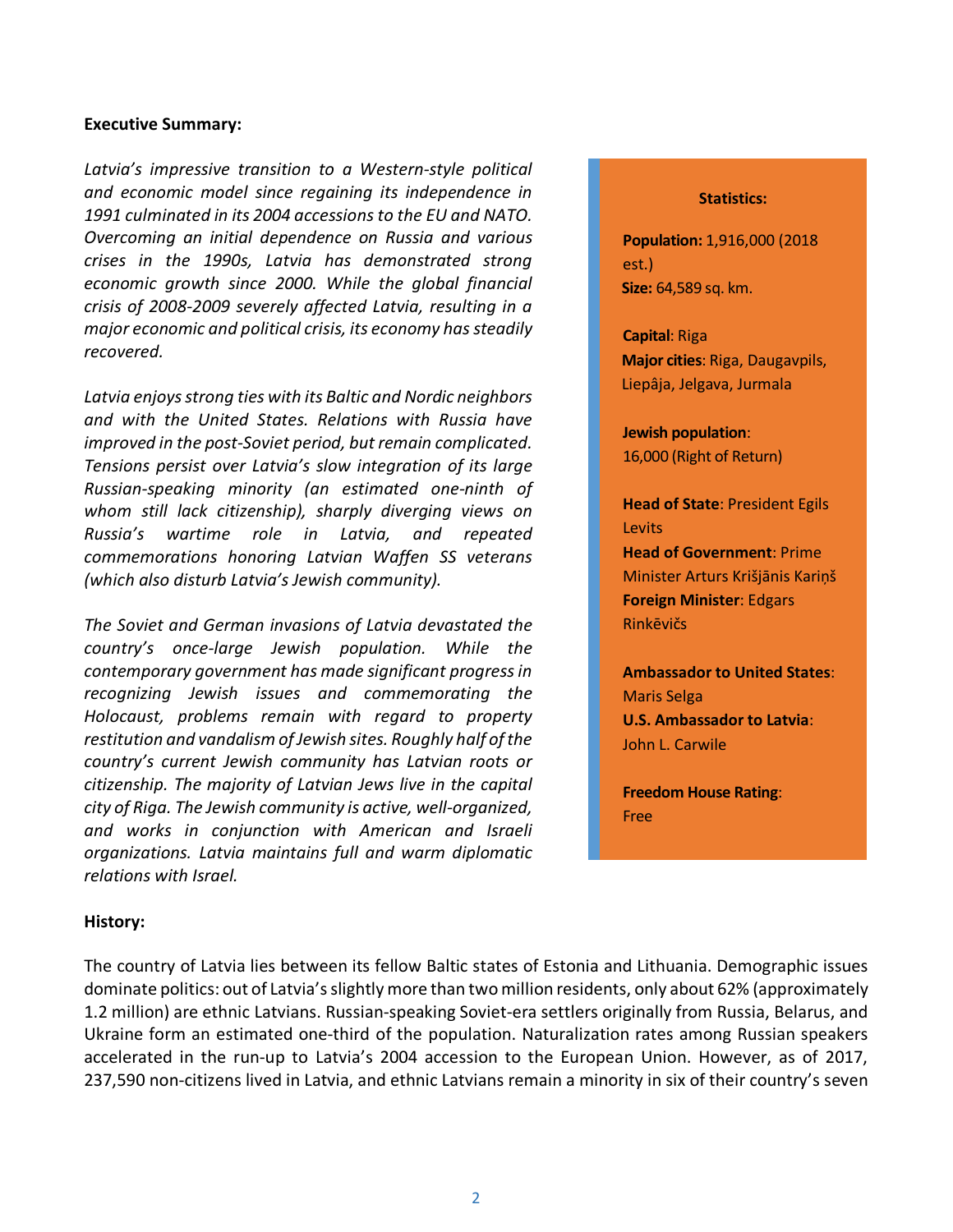largest cities. The relatively slow integration of this large linguistic minority has caused tensions between Russian speakers and ethnic Latvians, and has affected Latvia's relations with neighboring Russia.

A Baltic people long ruled by Germans, Swedes, and Poles, Latvia came under Tsarist Russian rule in the early  $18<sup>th</sup>$ century. After a brief period of independence after World War I as a parliamentary republic, the Soviet Union annexed Latvia in 1940. The United States never recognized the legitimacy of the Soviet annexation.

Soviet rule brought brutal ethnic and political purges in which security forces executed, deported, or imprisoned tens of thousands of Latvians. While many Latvians served in the Red Army, others

welcomed and collaborated with Nazi Germany, which was seen as the lesser evil compared to the Soviets. German occupation led to the near-total destruction of the historic Latvian Jewish community – up to 95% of Latvian Jews perished – and to large-scale recruitment of Latvian nationalists into German Lithuanian 1.2% other 3.3%

round of purges, deportations, and emigration. Postwar Soviet policy led to the deliberate resettlement in Latvia of hundreds of thousands of Russianspeaking industrial workers and Soviet military and security personnel, whose numbers reduced ethnic Latvians to a bare majority. Gorbachev's policies of *glasnost* and *perestroika* allowed massbased reformist and nationalist groups to reemerge in the late 1980s, leading to Latvia's declaration of independence in 1990. Latvia's independence was recognized by Moscow and the world community in 1991. The last Russian troops left in 1994.



**Ethnic Composition**

Latvian 62.1% Russian 25.6% Belarusian 3.4% Ukrainian 2.3% Polish 2.1%

Following independence, Latvia struggled with reasserting its nationality and defining its citizenship policies in the face of many Russian speakers unenthusiastic about learning Latvian and accepting their new minority status. Latvia initially offered automatic citizenship to pre-war Latvians and their descendants, while other residents had to demonstrate language proficiency. Pressure from Russia and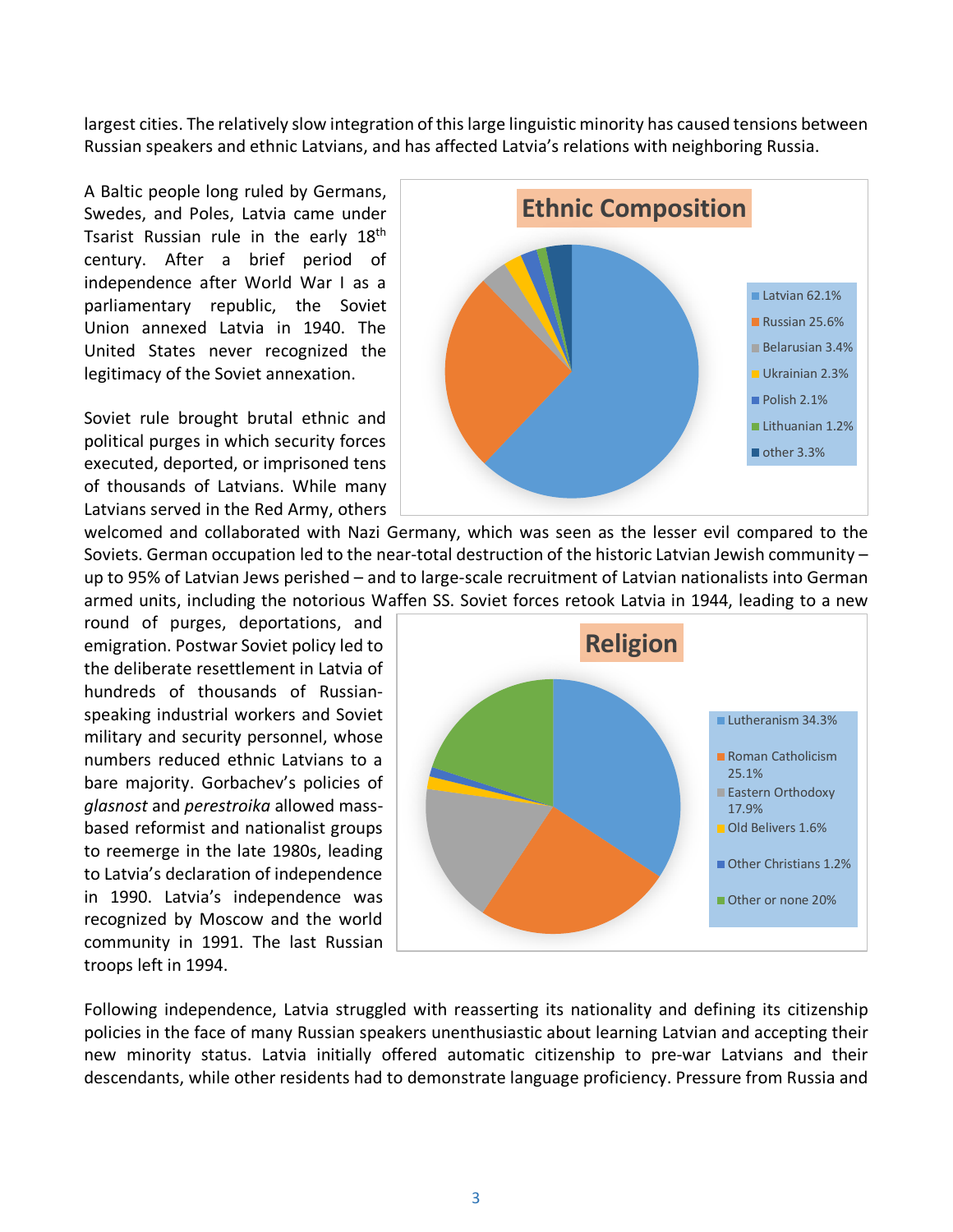Europe moved Latvia to amend its initial policies. Language proficiency as a precondition for citizenship remains a potent political issue, given the persistence of Russian among many Latvian residents.

# <span id="page-3-0"></span>**Political Situation:**

Latvia today is a stable parliamentary democracy, and is ranked as "free" by Freedom House. Basic civil liberties are guaranteed by its constitution and are recognized in practice by the government. The 1991 Latvian Constitution provides for a unicameral, 100-seat parliament [\(Saeima\)](http://www.saeima.lv/Saeima99Eng.htm) which elects the President to a four-year term. The President in turn appoints a Prime Minister and a Supreme Court. Parliamentary deputies also serve four-year terms.

[Krišjānis Kariņš](https://en.wikipedia.org/wiki/Arturs_Kri%C5%A1j%C4%81nis_Kari%C5%86%C5%A1) has served as Prime Minister of Latvia since 2019.

Latvia held Parliamentary elections in October 2018. After months of negotiations, the Unity Party, led by [Krišjānis Kariņš](https://en.wikipedia.org/wiki/Arturs_Kri%C5%A1j%C4%81nis_Kari%C5%86%C5%A1) formed a governing center-right coalition of five conservative and liberal parties (Who Owns the State, New Conservative Party, Development/For!, National Alliance, and Unity).

In February, 2012 Latvia held a constitutional referendum to make Russian the second official language. Nearly three-fourths majority of Latvian citizens voted against the constitutional amendment.

Current law grants citizenship to all Latvian natives born after August 21, 1991. Controversy, however, persists over the legal status of an estimated 237,590 residents, mostly Russian speakers, who have not applied for citizenship because of the high cost of registration and the language proficiency requirement. The Organization for Security and Cooperation in Europe (OSCE) has criticized Latvia's high rate of noncitizenship among its residents, but has backed Latvian legislation mandating that 60% of a minority school's curriculum be taught in Latvian. The OSCE, UN, and other international organizations have rejected as unfounded earlier Russian allegations of systemic violations of the human rights of Latvia's Russian-speaking residents.

In May 2019, Egils Levits, was elected the President of Latvia. As reported by the media, the President has some Jewish roots.

## **Economic Situation:**

With few natural resources, Latvia historically has benefited from its strategic location on East-West and **Currency**: 0.84 Euro = \$1 **GDP**: \$30.26 billion (2018 est.) **GDP per capita**: \$15,553 (2018 est.) **GDP Growth**: 4.8% (2018 est.)

North-South trade and energy transit routes, which has allowed it to profit by handling growing trade between Europe and the former Soviet states. Heavily industrialized by Soviet planners, Latvia initially suffered from the loss of its former Soviet markets and suppliers after independence, losing up to half of its GDP in the early 1990s. Latvia's economic downturn continued through the mid-1990s, and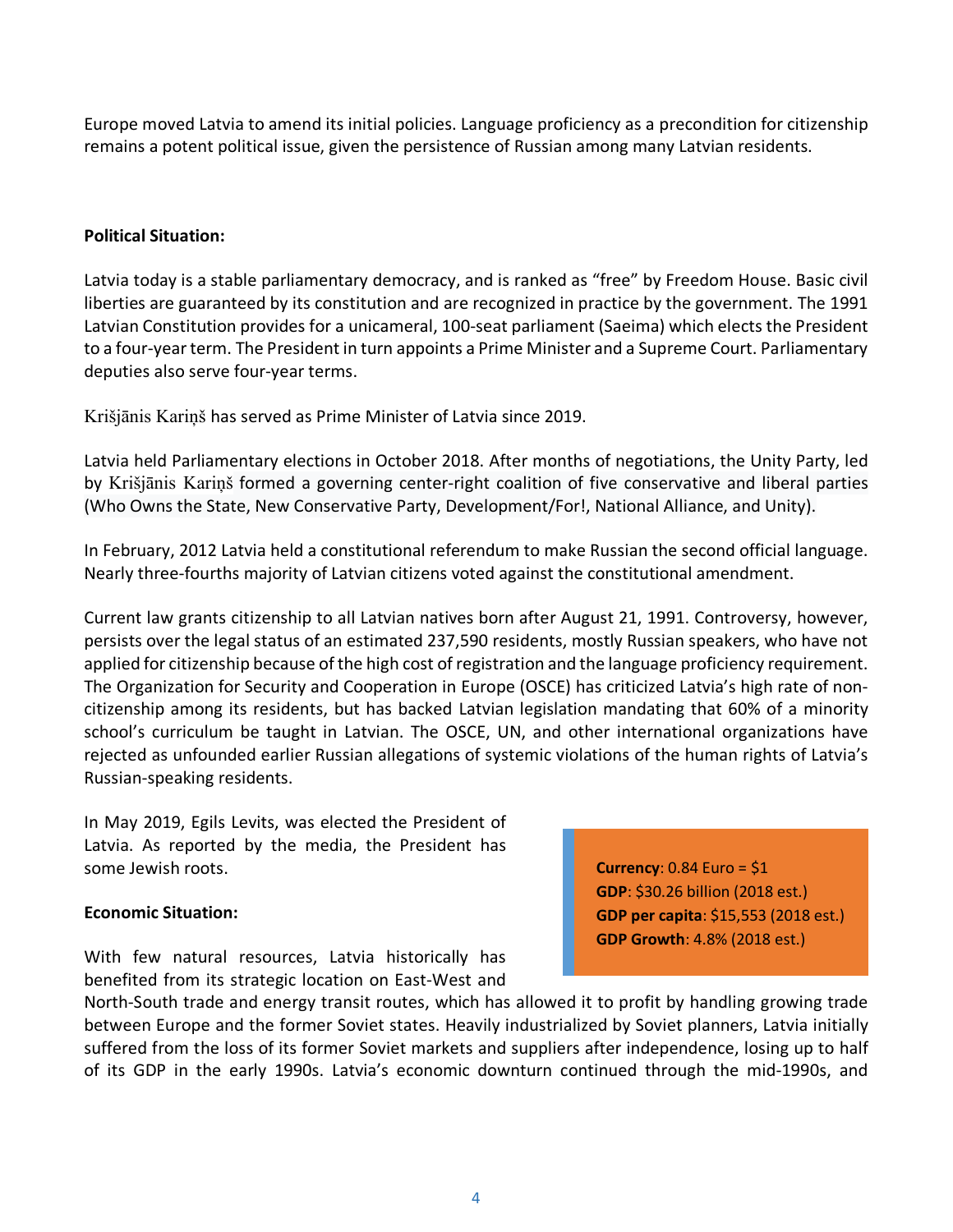included a 1995 banking crisis, a large budget deficit, and spillover from Russia's 1998 economic crisis, which precipitated the closure of many Latvian enterprises and subsequent losses by Latvian banks.

After the crisis Latvia's economy staged a strong recovery, boosted by consistent and vigorous economic reform policies at home, successful reorientation of exports towards Europe, and EU membership in 2004.

Latvia's economy grew by 50% between 2004 and 2007. However, the global financial crisis of 2008-9, as well as a growing inflation rate, high unemployment rate, account deficits and a low GDP (by EU standards), generated a major economic and political crisis in Latvia, and the country had one of the worst recessions in the EU. In 2009, Latvia received an emergency bailout loan of 7.5 billion Euro from the IMF and the EU. The loan helped economic recovery and Latvia's economy returned to growth in 2011.

On January 1, 2014 Latvia joined the Eurozone on the 15<sup>th</sup> anniversary of the launch of the euro. Experts have linked Latvian Eurozone accession to changes in several economic factors, such as slowly rising prices on goods and services, increases in sales within the real estate market and an increasing number of mortgage loans.

By 2018, the Latvian economy had achieved stable growth with low unemployment. In July 2017, Moody's upheld Latvia's A3 rating, citing overall economic stability and positive growth prospects.

Latvia is experiencing a demographic crisis that could negatively impact the economy in the future as death rates outpace birth rates. For the first three months of 2017, the birth rate dropped nearly 7% over the same period in 2016 and the death rate rose by nearly 3%.

# <span id="page-4-0"></span>**Foreign Policy:**

Latvia's 2004 accession to the European Union (EU) and North Atlantic Treaty Organization (NATO) achieved the country's main goals of international institutional membership.

Latvia is on good terms with its Baltic Sea neighbors and participates actively in the Baltic Assembly, the Baltic Council of Ministers, the Nordic Council, and the Council of the Baltic Sea states. In particular, Latvia cooperates closely with Lithuania and Estonia on coordination of education systems, integration of the Baltic stock markets into the Alliance of Nordic Exchanges (NOREX), on security and trade, the Baltic energy market, and deployment of joint Baltic infantry and naval units based near Riga. The Nordic and Baltic states have cooperated under the NB8 (Nordic-Baltic 8) agreement since 1992, discussing common economic, foreign policy, and regional issues.

Since joining NATO in 2004, Latvia has participated in peacekeeping operations in Bosnia, Kosovo, Iraq and Afghanistan, and hosted the NATO summit in Riga in November 2006.

History of Russia's domination of Latvia affects current bilateral relations. Initial Latvian-Russian relations were rocky in the 1990s, but tensions eased and cooperation increased after Latvia amended its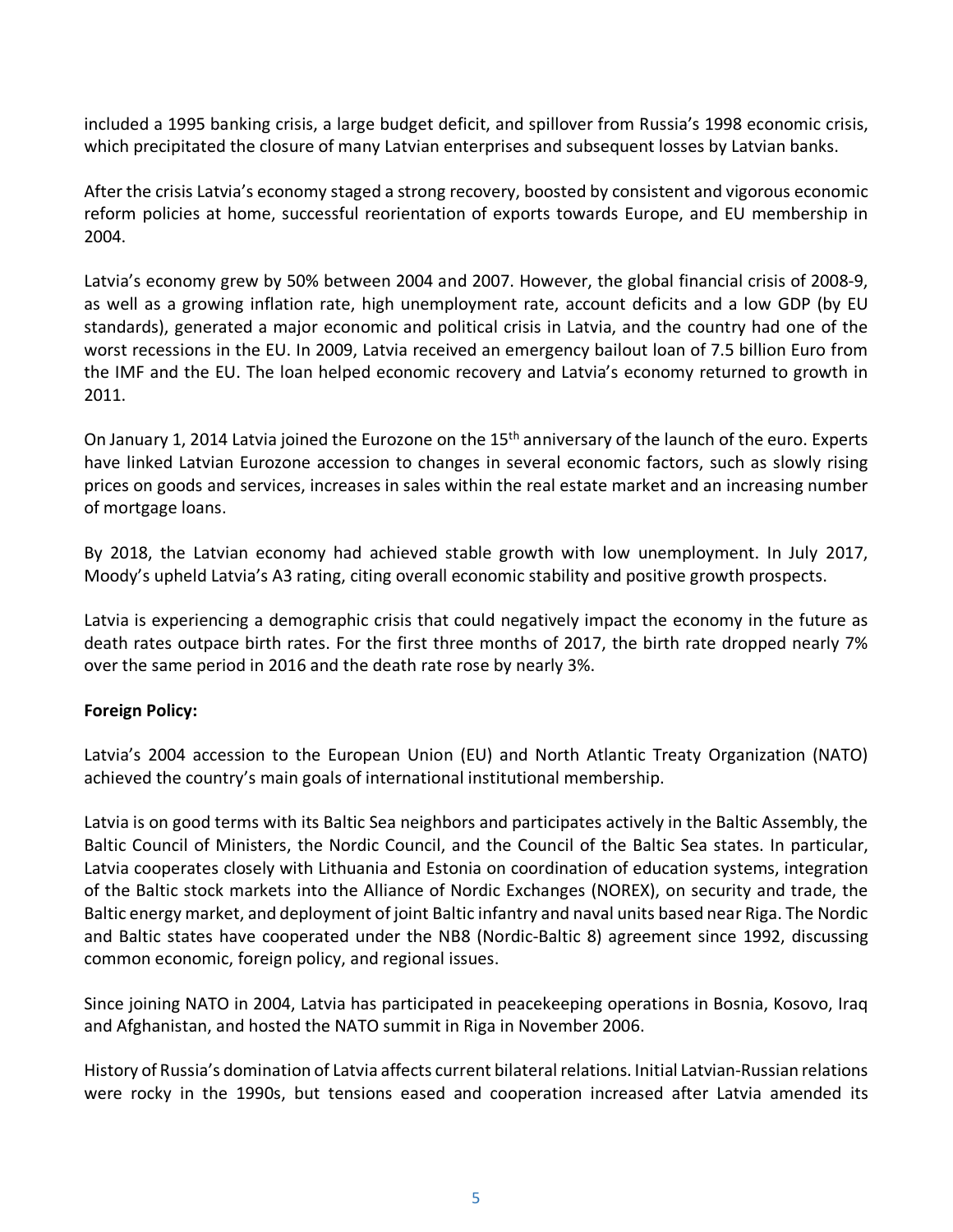citizenship law in 1998 to meet European standards and address Russian concerns. Latvia's prosecution of a number of retired KGB agents further strained Latvian-Russian relations. In 2002, the Saeima repealed legislation requiring that political candidates be proficient in Latvian, removing a significant irritant to Latvia's NATO and EU accession negotiations.

Longstanding border issues between Russia and Latvia, complicated by Russia's postwar annexation of a Latvian district and political friction over wartime history, delayed the final signing of a definitive border agreement, drafted and initialed in 1997, for ten years. Finally, after the Latvian parliament formally abandoned any land claims against Russia in February 2007, Latvia and Russia signed a bilateral Border Agreement in March 2007. Latvia is now the second Baltic state, after Lithuania, to sign such a treaty with Russia.

Latvia leads the Baltic states in external trade with Russia and is its third largest export partner. And fourth largest import partner. According to Bank of Latvia data, Russia is the fifth largest source of direct foreign investment in the Latvian economy.

Tensions in bilateral relations between Latvia and Russia were reignited by the Ukrainian crisis, as Latvia grew more concerned about Russia's policies in Eastern Europe. Since the conflict in Ukraine, Latvia increased its defense budget on its eastern border with Russia and requested additional security reassurances from NATO.

In the last few years, Latvia has gradually increased its defense spending and the size of its military forces. In 2016, the United States, the United Kingdom, Canada, and Germany each committed to leading a battalion of around 1,000 soldiers in Latvia. Latvia's government and armed forces often report close encounters with Russian military craft, including as many as 200 incidents from 2016-2017.

Belarus invited Latvia to participate as an observer to the September 2017 Zapad joint military exercises with Russia, an event that many in the Baltics feared simulated potential war with NATO member states in Europe and could even lead to an actual annexation event like Crimea, though the Belarusian and Russian governments have vehemently denied these claims.

## <span id="page-5-0"></span>**Relations with the United States:**

The U.S. and Latvia established close and productive relations in the 1990s, including an ongoing dialogue and cooperation on counter-terrorism and non-proliferation issues. The United States, which never recognized the 1940 Soviet annexation of the Baltics, quickly reestablished full diplomatic relations with Latvia in September 1991, and in December 1991, granted the Baltic states permanent normal trade relation status.

The United States works closely with Latvia as part of the U.S.-Northern Europe Initiative, which has expanded cooperation among the countries of the Baltic Sea region. Bilateral economic ties have expanded steadily since the U.S.-Latvia Investment Treaty of 1995, and the signing of a Charter of Partnership in 1998.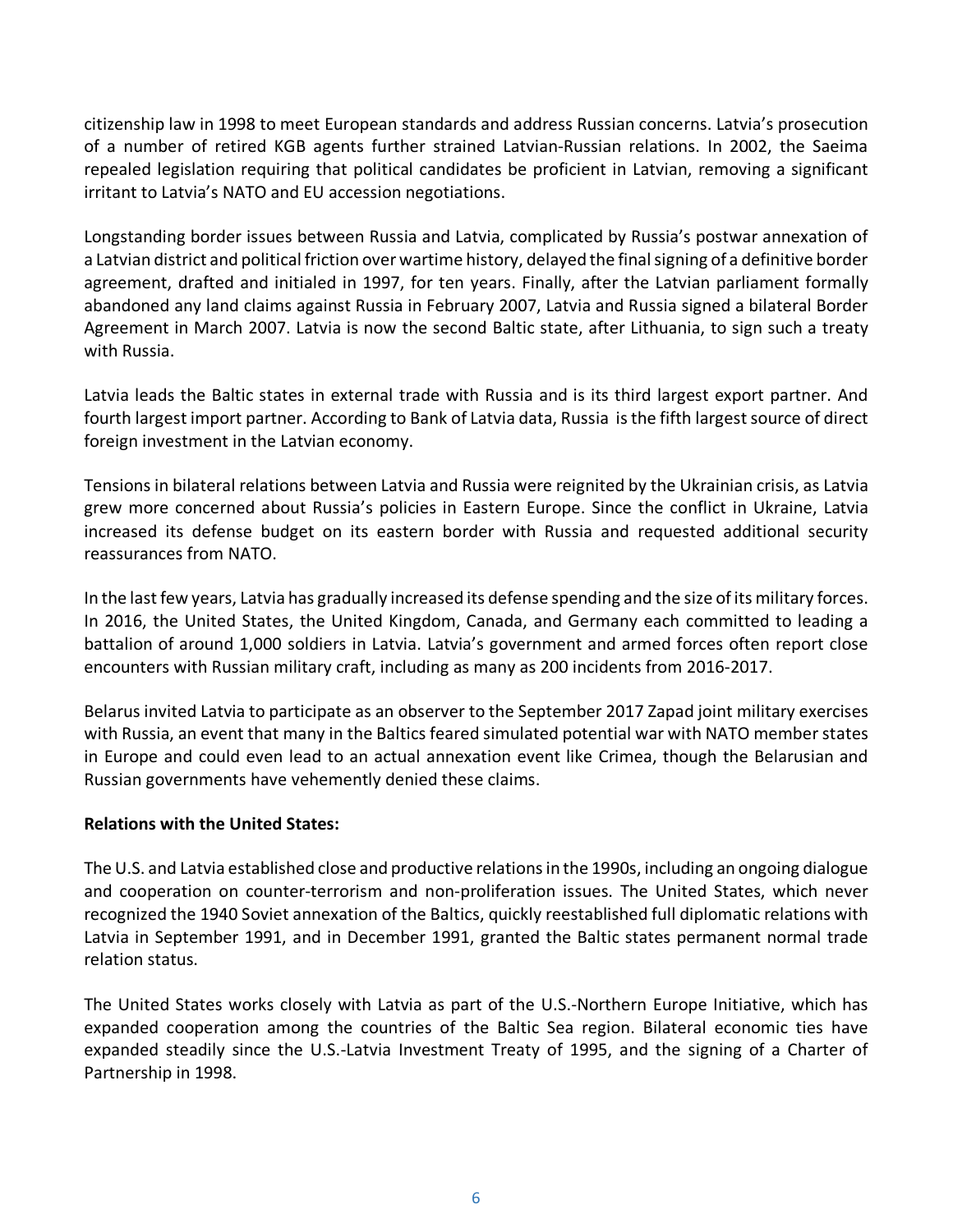Following the attacks of September 11, 2001, the Latvian government undertook counter-terrorism measures that increased domestic security measures, and pledged assistance to U.S.-led global efforts. Latvia supported the U.S. position on Iraq in March 2003, and joined the other Baltic states in supporting the U.S.-led force in Iraq. Latvia supports U.S. efforts in Afghanistan and the Balkans.

In conjunction with the U.S. Commission for the Preservation of America's Heritage Abroad, the Latvian and U.S. governments signed an Agreement on Protection and Preservation of Certain Cultural Properties in October 2002 (with the agreement coming into force in November 2004). Since 1998, a Center for Judaic Studies has operated at the University of Latvia in Riga, funded by public and private grants from Latvian and foreign donors. The Center has enrolled several dozen students in its courses and lectures each year since its opening.

The United States strongly supported and welcomed Latvia's 2004 accessions to the EU and NATO. President Bush visited Latvia twice in 2006. In 2008, Latvia joined the U.S. Visa Waiver Program. In April 2011, President Valdis Zatlers met with U.S. Vice President Joe Biden at the White House. Biden praised Latvia's foreign policy priorities, such as its support for the EU Eastern Partnership program and involvement in the military mission in Afghanistan. At the meeting, President Zatlers presented Vice President Biden with the Latvian Order of Three Stars, recognizing his key support for Latvia's accession to NATO.

In June 2012, U.S. Secretary of State Hillary Clinton visited Latvia. She praised U.S.-Latvia cooperation efforts, recognizing Latvia's important role in the Northern Distribution Network in Afghanistan. During her visit, Clinton also urged Latvia to return Jewish property confiscated by the Soviet Union and the Nazis. In August 2013, the Baltic state presidents met with President Obama and Vice President Biden to discuss regional cooperation and improving American support.

In March 2014, Vice President Biden met with the Latvian President to discuss measures to regional security. They talked about ways to improve Latvian energy security, military measures, energy, and cyber security issues.

In April 2014, a delegation of American senators headed by Sen. John McCain visited Latvia to discuss the Ukraine crisis, Baltic region security, and U.S.-Latvian cooperation within the NATO framework

In April and May 2014, Latvian Prime Minister Laimdota Straujuma visited the U.S. and discussed improving U.S.-Latvian relations on security issues and economic cooperation with Vice President Biden, including importing American natural gas, and accelerating the signing of a Transatlantic Trade Agreement was also discussed.

In May 2014, U.S. Air Force representatives transferred their duties for protection of Latvian airspace to their Polish colleagues. 160 American soldiers of the US 173<sup>rd</sup> Air Brigade are stationed on the territory of Latvia, and participate in joint military trainings.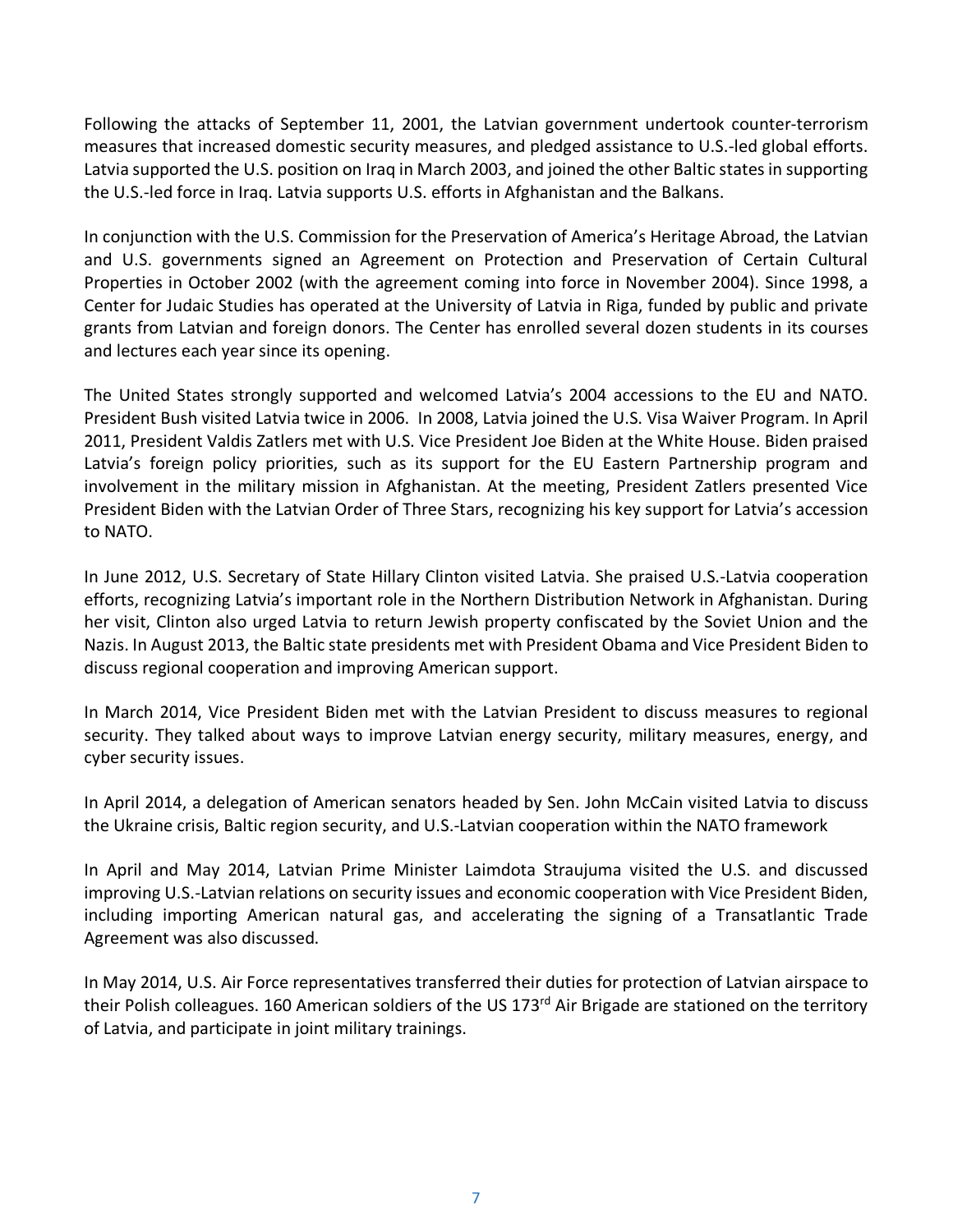In August 2015, a delegation of U.S. Senators headed by Sen. John McCain visited Latvia and participated in the inauguration ceremony for the NATO Strategic Communications Center of Excellence (StratCom) in Riga.

In February 2016, Latvian Foreign Minister Rinkēvičs visited the United States for the UNDP 50th Anniversary Ministerial Meeting in New York City. In Washington D.C., he met with senior officials from Congress, and the U.S. Departments of State, Commerce, and the Treasury.

In August 2016, Vice President Biden met with President Vejonis in Riga to discuss mutual cooperation and affirm the US's commitment to Article 5 of the Washington Treaty, which calls for collective defense of NATO member states in the event of military aggression by another state.

In July 2017, Vice President Mike Pence met with leaders of the Baltic states, including President Vejonis, in Estonia. Vice President Pence affirmed the U.S. commitment to defend the Baltic states against Russian aggression.

In April 2018, the leaders of Estonia, Latvia, and Lithuania met with President Trump. During the press conference, President Trump stated that the Baltic states "can trust the United States will remain a strong, proud, and loyal friend and ally." Estonian President Kersti Kaljulaid stated that the countries form "an axis of good." The White House promised an infusion of \$170 million in military aid to the Baltic states to procure ammunition and for training and equipment.

In summer 2019, Māris Selga was appointed as the new Ambassador Extraordinary and Plenipotentiary of the Republic of Latvia to the United States of America.

## <span id="page-7-0"></span>**Relations with Israel:**

Latvia and Israel established diplomatic relations in early 1992. There are two Latvian Honorary Consuls in Israel. Israel opened its embassy in Riga in late 1992. [Relations](http://www.am.gov.lv/en/?id=2255) have been strong and marked by frequent high-level consultations and official visits.

While Latvian-Israeli trade volume is not high, Israeli tourism to Latvia is growing, boosted by the 2003 opening of a direct Tel Aviv-Riga air route.

Latvia has an embassy in Tel Aviv and two honorary consulates in Rehovot and Ashdod. Israel's embassy to Latvia is located Riga. Both countries are participants of the Union for the Mediterranean.

In 2016, President of Israel Reuven Rivlin thanked the Ambassador of Latvia for his country's decision to not support United Nations General Assembly resolution ES-10/L.22 on declaring the status of Jerusalem as Israel's capital as "null and void".

In July 2013, Israeli President Shimon Peres visited Latvia to discuss bilateral cooperation and observe the opening of the Žanis Lipke Memorial, dedicated to rescuers of Latvian Jews during the Holocaust.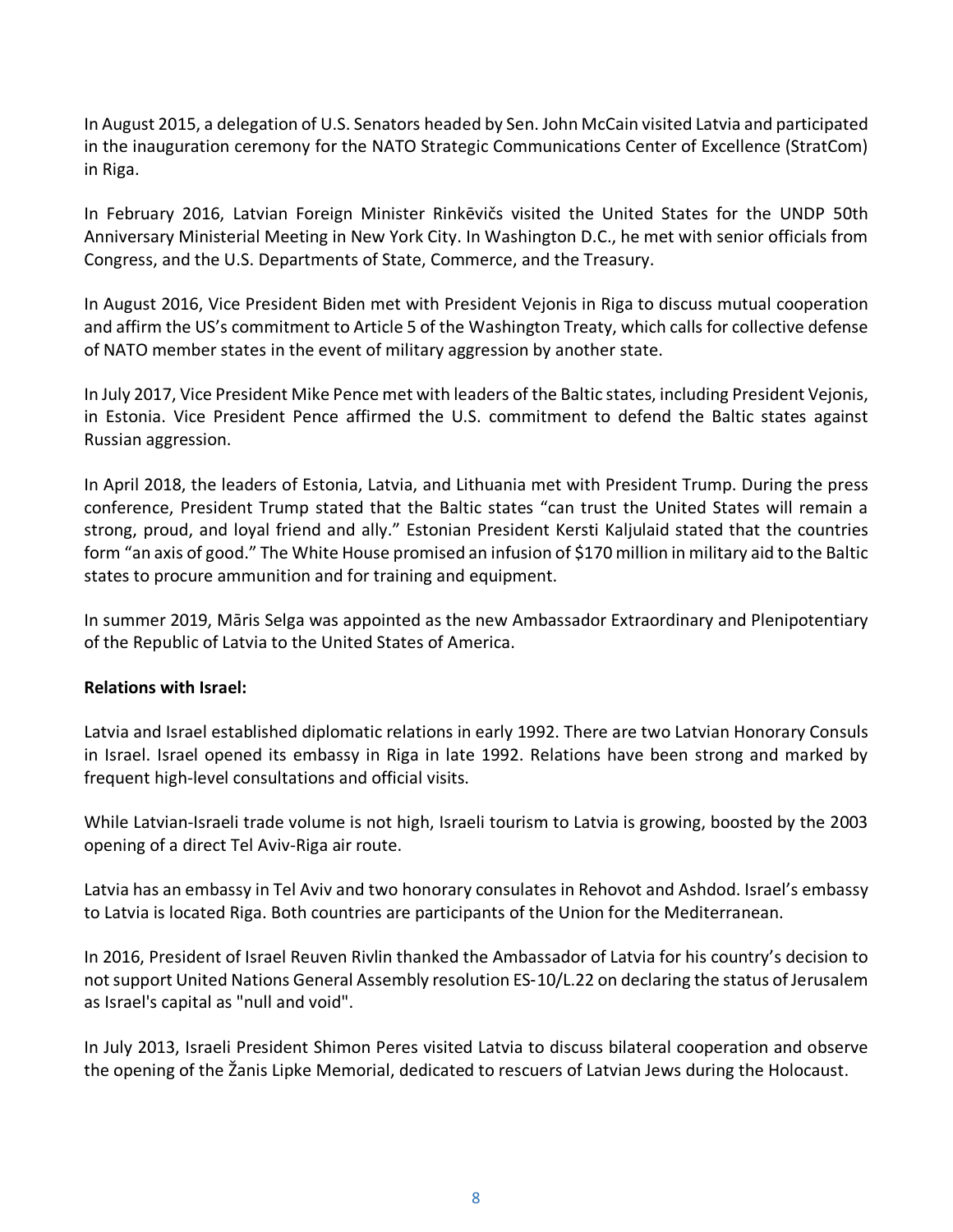Latvian and Israeli diplomatic delegations met in Israel in February 2016. Topics discussed included Jewish restitution, energy security, Israeli-EU relations, and regional cooperation.

In February 2018, Latvia signed a contract to purchase the Spike anti-tank rockets from Israel.

In 2018, the Minister for Foreign Affairs of Latvia Edgars Rinkēvičs visited Israel and met with Prime Minister Benjamin Netanyahu.

In August 2018, Prime Minister Netanyahu visited Lithuania. During his trip, he met with the leaders of each Baltic country, including Latvian Prime Minister Mris Kucinskis. Before his arrival, the Latvian Foreign Minister Edgars Rinkevics visited Israel, where he spoke out against anti-Israel resolutions in the UN and EU.

# <span id="page-8-0"></span>**Jewish Communal Life:**

Latvia's Jewish population reached almost 100,000 members prior to World War II. During the war, German forces and their nationalist Latvian collaborators killed an estimated 95% of Latvia's Jews. About 2,000 Jews are believed to have died as partisans fighting German and pro-Nazi forces. Because of the devastating effects of German occupation, Latvia's Jewish community was reconstituted in part with Russian-speaking Jews. Only about half of the present-day Jewish community are ethnic Latvians. Most, but not all, Latvian Jews hold Latvian citizenship, and this number has continued to increase following Latvia's 2004 accession to the EU.

The vast majority of Latvia's Jews live in Riga. Rabbi Natan Barkhan, Chief Rabbi of Riga and Latvia, runs the Central Peitav Synagogue, Riga's main synagogue. Chabad Rabbi Mordechai Glazman runs prayer services at a Chabad house, as well as day school, after school, and early childhood programs.

Latvia is home to about 20 Jewish organizations, which offer a broad range of services. The Riga Jewish community is unified under the Council of Jewish Organizations. The Council of Latvian Jewish Communities and Congregations serves as a national representative for the Latvian Jewish community. The Jewish community of Riga also has its own monthly newspaper, *Gesharim* (Bridges), and a matzo bakery. Latvia also has the only Jewish hospital in the former Soviet Union.

The Riga Jewish Community Center (JCC/Alef) was established in 2000 with the support of the American Joint Distribution Committee (JDC/ "Joint"). The JCC provides educational and cultural programs for children and families, including a cinema, musical clubs and a sports program. An ORT technology center for adults opened in the Center in 2002, with funding from several foundations and JDC.

The JCC also runs a meals-on-wheels program for the elderly, funded by the JDC. The Federation of Jewish Communities of the CIS (FJC) runs a daily soup kitchen in Riga and prepares monthly food packages for the homebound.

Two Jewish day schools operate in Riga: the Dubnov School (a secular day school), and Chabad's Jewish Private School. The Dubnov School, founded in 1989 as the first Jewish school in the Soviet Union,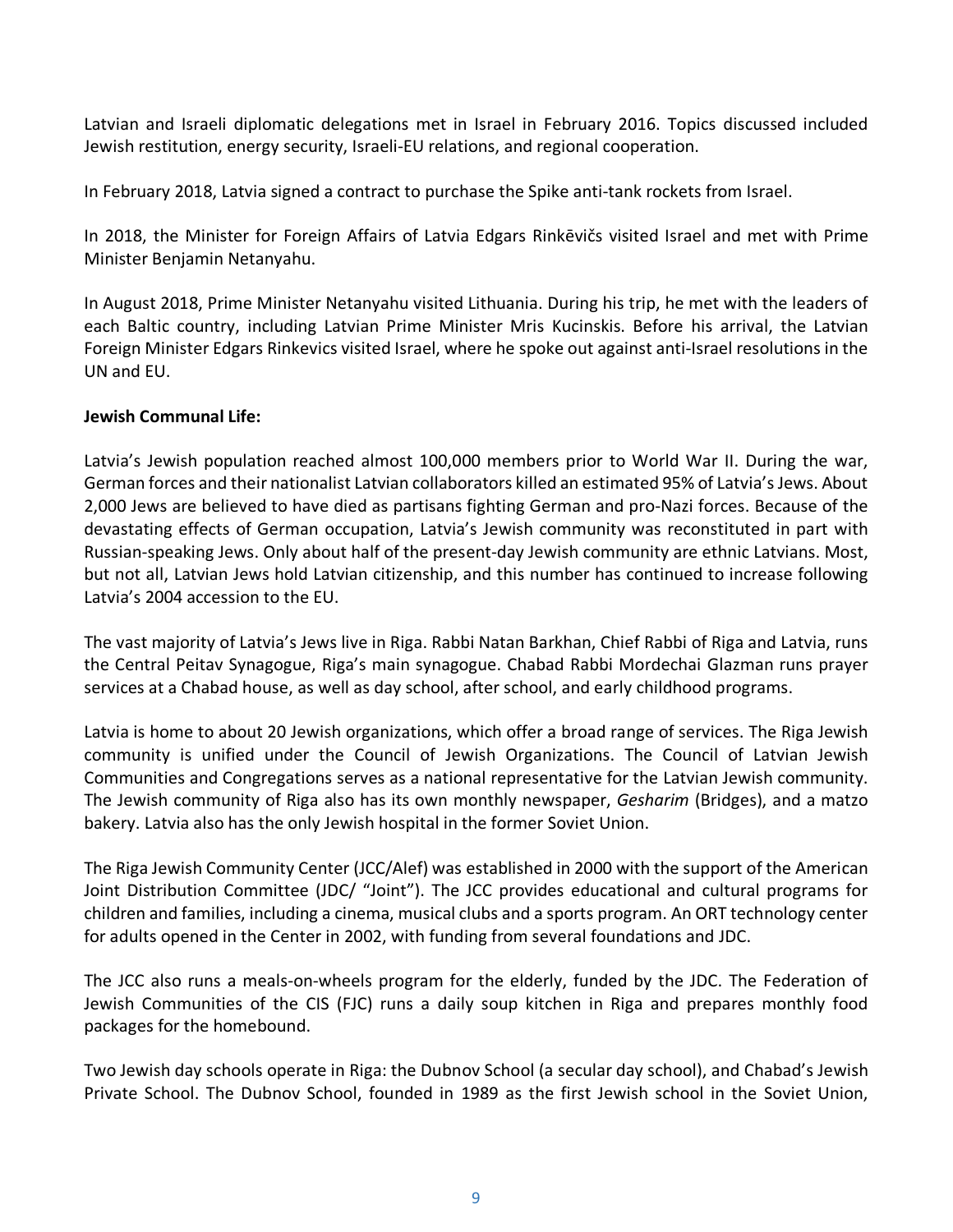operates in conjunction with the Israeli Ministry of Culture and houses a technology center. Two Jewish kindergartens are open for children of pre-school age: the Chabad Lubavitch and the Emuna kindergartens.

Several Jewish youth programs operate in Latvia. In addition to Chabad's Jewish Private School, the FJC also operates summer camps. The Union of Jewish Youth of Latvia was founded in 1994 to promote Jewish education, address anti-Semitism, and develop community youth leadership. JDC's Club Ilan youth group currently has over 200 members. Latvia's Shalom Club, sponsored by the Israeli Foreign Ministry's Center for International Cooperation (MASHAV) and the Israeli Embassy, conducts community education programs and charity projects.

The Riga Jewish Community Youth Club, founded in 2006, teaches Judaism in an informal atmosphere, and organizes camps, seminars, and different tours.

The Latvian Jewish Charity and Social Aid Center "WIZO-Rahamim," founded in 1993, provides social aid to low-income members of the Latvian Jewish Community and the survivors of Holocaust.

The U.S. Agency for International Development (USAID) has helped to fund partnerships between American Jewish organizations and several Latvian hospitals and hospices. International partnerships, including those with the United States and Europe, have also helped to revitalize Latvia's Bikur Holim Jewish hospital, established in 1924, most of whose staff and patients were killed in the Holocaust. It reopened as a Jewish hospital again in 1991.

The Latvian government has a positive relationship with the Jewish community and provides it with financial support. The government has provided the buildings for the Jewish day school and JCC, as well as with funding for teacher salaries.

In 2011, the Max Goldin Society of Jewish Culture Heritage was established to maintain and develop Latvian Jewish culture and traditions and to develop ethnic dialogue in the field of culture based on the values and ideals of the European Union.

In 2016, the oldest synagogue in the country was reopened in Ludza after a restoration.

In 2017, Russian Defense Minister Sergey Shoygu presented an awarde to Rabbi Menachem Barkahan for his work in preserving the memory of the Soviet soldiers who died fighting in the Baltics during the Second World War.

## **Holocaust Legacy:**

Latvia has made progress in assessing its role in the Holocaust, and senior Latvian officials have expressed their solidarity with Latvia's Jewish victims and with the State of Israel. At the same time, Jews in Latvia and elsewhere have shown concern over the ultra-nationalist movement in Latvia.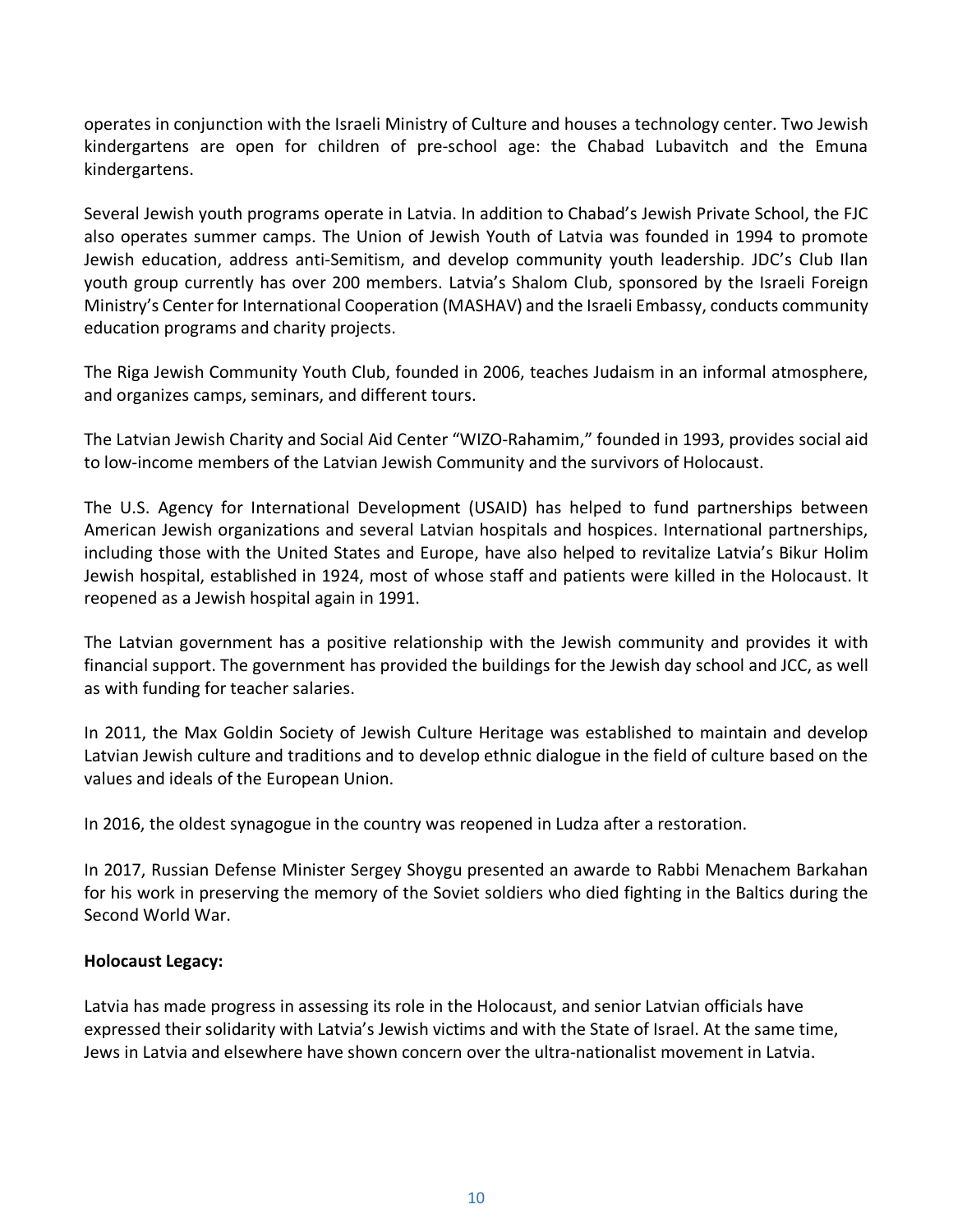Since Latvia's independence, July 4 has been designated as the official Holocaust Memorial Day. In 1994, a Holocaust memorial was erected near the ruins of the Riga Choral synagogue, where 300 Jews hiding in the basement were burned to death by Nazi forces in July 1941. Also in 1941, the Nazis and Latvian police marched thousands of Jews out of Riga into the forests and executed them. In 2001 an extensive monument in the Bikernieki forest was dedicated to mark the massacre site of 30,000 Jews, and another monument in the Rumbula forest was dedicated in 2002. The memorial at Rumbula, dedicated to the memory of 25,000 Jews, sparked controversy (later resolved) by acknowledging the local population's involvement in the massacre. President Vike-Freiberga spoke at the unveiling.

Despite these efforts, problems in addressing Latvia's Holocaust legacy remain. An estimated 50,000 Latvians died fighting the Soviets on the side of the Germans; overall, over 100,000 Latvians are believed to have fought on the Eastern Front during the war. Latvian police battalions, which worked with the Germans, were instrumental in carrying out the Holocaust on Latvian territory. Latvia is believed to have had one of the largest per capita recruitment rates for the Waffen SS in Europe, and some Latvian SS Legionnaires may have participated in roundups and mass executions. The Latvian government strongly denies such allegations. Outside critics have noted that while Latvia has prosecuted several former Soviet functionaries for Communist-era crimes, no Nazi collaborators have been brought to trial since Latvian independence in 1991.

Latvian nationalists continue to recognize and honor Latvian veterans who collaborated with the Nazis against occupying Soviet forces, and veterans schedule annual demonstrations in March to commemorate the Latvian Waffen SS corps. These commemorations have drawn strong criticism from Israel, the United States, Russia, and Latvia's Russian community.

At the annual march in 2017, celebrants waved the Latvian, Lithuanian, and Estonian flags during celebrations in the capital. Several Latvians lawmakers joined the veterans during the march, In March 2018, veterans of the Latvian Legion and their supporters again staged a march, which prominently featured Nazi paraphernalia.

In 2012, in a controversial statement, Latvian President Andris Bērziņš defended the annual March parade, saying that veterans of the World War II Latvian Legion deserved respect, not condemnation.

In 2012, the town of Bauska erected a monument in memory of the Latvian SS Legion, with a small written inscription reading "To the Bauska defenders who fought against the second Russian occupation." The public reacted negatively to the monument, accusing Latvian authorities of glorifying fascism and of Nazism rehabilitation. In 2014, then-Minister for Environmental Protection and Regional Development, Einars Cilinskis was forced to resign after participating in the march.

The Simon Wiesenthal Center has condemned the lack of war crimes prosecutions in Latvia. In 2002 it launched "Operation: Last Chance," calling on Baltic citizens to identify suspected Nazi collaborators for monetary rewards. The initiative provoked controversy, as many Latvians continue to regard World War II as a war against the Soviet Union in which the Germans were their liberators.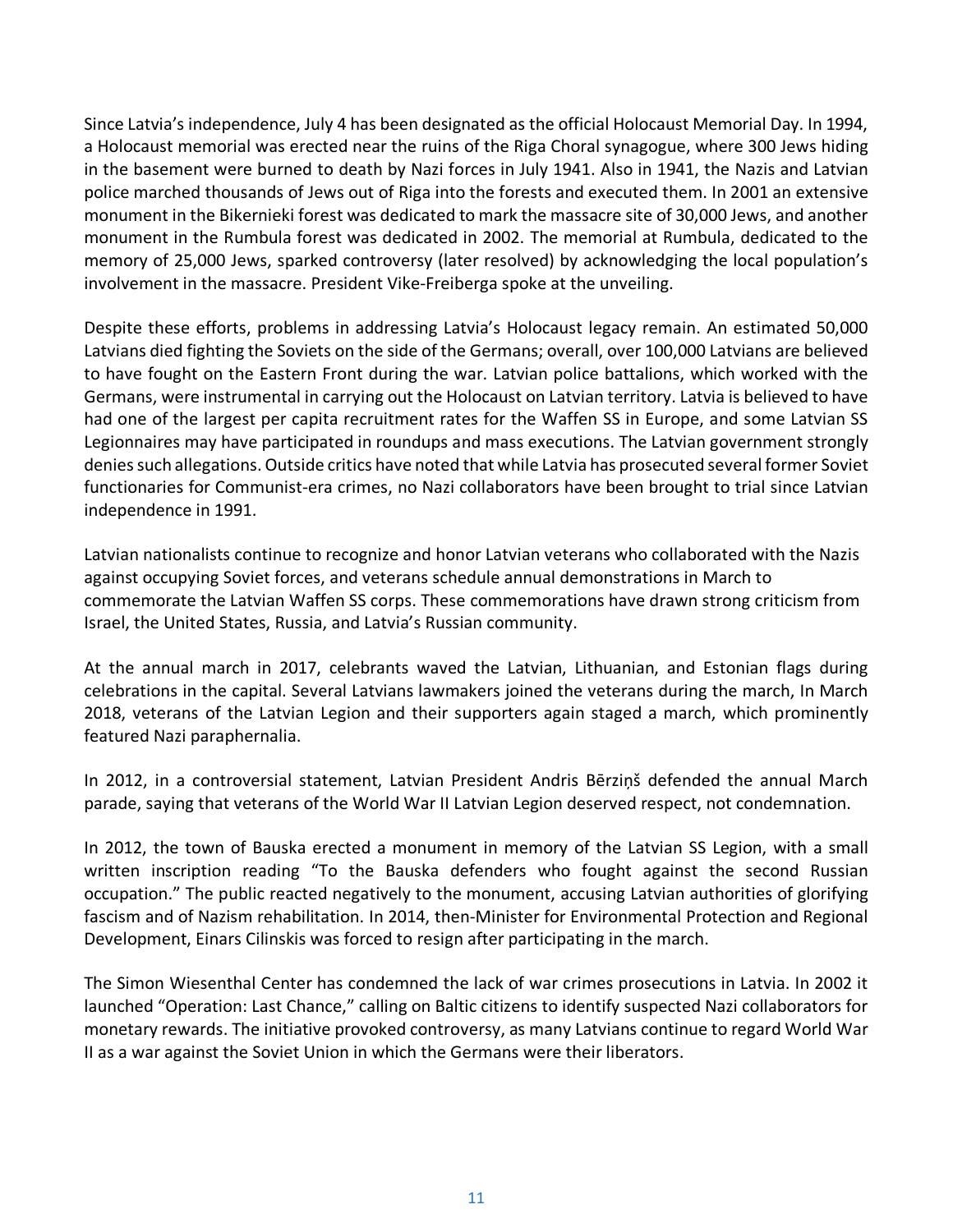According to the World Jewish Restitution Organization, Latvia has provided restitution for only a small number of Jewish communal properties. The 1992 Law on the Restitution of Property to Religious Organizations provided for the return to "religious" organizations of "religious" property – primarily houses of worship and related property – confiscated between 1940 and 1992. The government returned only around 20 properties (mostly synagogues) and paid compensation for several others. Over the years, Latvia's Jewish community sought to add other types of communal property to be restituted.

In January 2015, Latvia cancelled a Holocaust exhibition in Paris due to fears that it would distract from the Baltic country's prestige in holding the EU Presidency. The exhibition told the story of child prisoners of the Salaspils concentration camp outside of Riga.

In February 2016, Latvia's parliament passed a bill that facilitates the return of five buildings that were owned by Jewish communities before the Holocaust to the Council of Jewish Communities of Latvia.

WJRO continues to meet with Latvian officials. The last meeting occurred in April 2017 when a WJRO and NCSEJ delegation, joined by the U.S. Special Envoy for Holocaust Issues and members of the Latvian Jewish community, met with the Latvian government to discuss remaining properties eligible for restitution.

In July 2016, Latvia's President Vējonis spoke at the Holocaust Memorial at the ruins of the Great Choral Synagogue, and affirmed that the Holocaust was an enormous tragedy for the Jewish people and Latvia.

In 2017, the Latvian citizen Arseny Kornilov became the 136<sup>th</sup> Latvian citizen to be included in the State of Israel's list of Righteous Among the Nations, those who risked their lives to save Jews during the Holocaust.

# **Anti-Semitism:**

The Latvian nationalist community has at times condemned Latvian Jews, many of whom are Russian speakers, as "occupiers" akin to Soviet-era Russian settlers; nationalists have also condemned official recognition of the Holocaust as allegedly minimizing Latvian suffering at the hands of the Soviets.

In December 2010, three skinheads desecrated eighty-nine tombstones in the New Jewish Cemetery, smearing Nazi swastikas in white paint on tombstones and upturning eight monuments. The young skinheads were detained in January 2011, and the act of vandalism was sharply condemned by Latvia's president, prime minister, foreign minister, and also by the Russian embassy in Latvia. In March 2012, the Riga district court passed a suspended sentence on the vandals.

In March 2011, Uldis Freimanis, a prominent leader of the extreme right in Latvia, made anti-Semitic remarks on Latvian television, saying that Jews have no place in Latvian society. This led to sharp criticism and condemnation from the international Jewish community and human rights organizations. The local Jewish community filed a criminal complaint and a half a year later the security police closed the criminal investigation, reporting that "the facts of the case did not constitute a criminal offense."